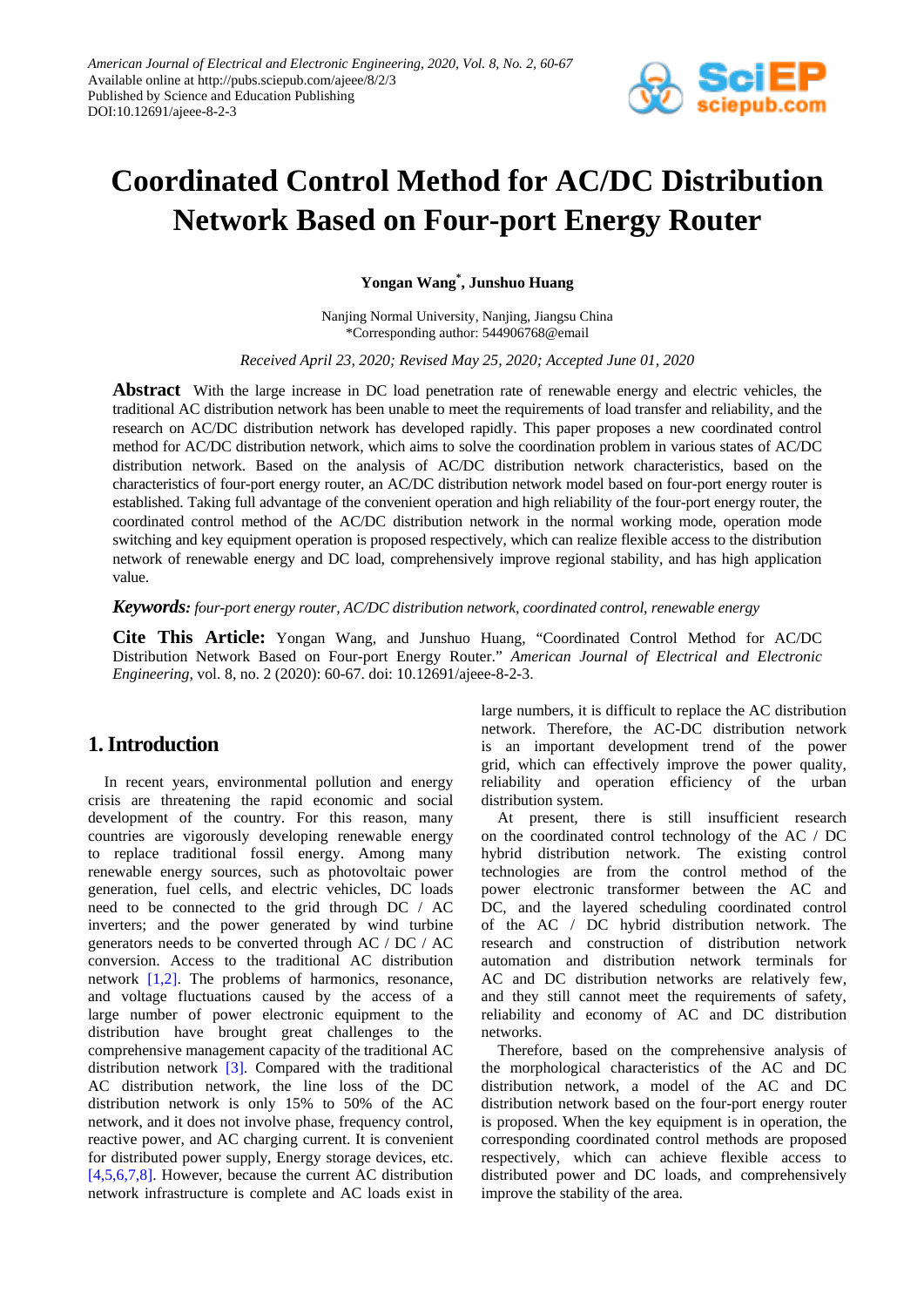# **2. Analysis of Network Shape Characteristics of AC / DC Distribution Network**

The AC-DC hybrid distribution network with DC network is mainly divided into three forms: one is that the AC subnet and the DC subnet are independent of each other, and there is no contact; the second is that the AC subnet lines are connected to the DC load through a flexible DC device; Subnet lines are interconnected with DC subnet lines through flexible DC devices [\[9\].](#page-6-3)

It can be seen that in such traditional networking, a large number of converter devices are required, and the overall operation control of the AC / DC distribution network depends on various power electronic converters, including DC / AC interconnection converters that undertake power flow control between AC and DC systems Stations, and DC / DC converters that complete the conversion of different DC voltage levels. In the AC-DC distribution network formed by this type of sectional connection wiring, corresponding converter devices must be installed in each converter line, and corresponding protection devices must be equipped. The monotonous two-port energy router increases the cost of all aspects of the network, and cannot solve the problems of bus synchronization at both ends. The safety and reliability of the system power supply are poor [\[10,11,12,13\].](#page-6-4)

Therefore, using energy routers to upgrade and transform the AC and DC distribution network, multi-port energy routers can gather multiple feeders to achieve interconnection between different AC and DC lines.

# **3. Model of AC / DC Distribution Network Based on Four-port Energy Router**

#### **3.1. Four-port Energy Router Model**

The physical essence of the energy router is a multi-level power electronic converter, and its core module is a power electronic transformer, which is a combination of power electronic conversion technology and electromagnetic induction technology to realize the conversion of one power feature into another power feature Power electronic equipment [\[14\].](#page-6-5) Traditional energy routers are divided into two categories based on whether their topology contains DC isolation links: back-to-back secondary structure and tertiary structure. Due to its capabilities of AC and DC flexible interconnection, distributed power and plug-and-play functions of energy storage units, fault isolation, etc., it is currently widely used in the construction of AC and DC distribution networks.

The topology diagram of the four-port energy router proposed in this paper is shown in Figure 3. The multiport structure is an important advantage of the energy router. The four-port router connects the common voltage level busbars of the medium and low voltage distribution network. Among them, the medium-voltage AC port is mainly used as a port connected to the 10KV AC distribution network; the low-voltage AC port is mainly used as a power source for various 380V AC loads; of the two low-voltage DC ports, the  $\pm$  750V DC port is mainly used as an energy storage device, distributed The connection ports of DC devices such as power supplies and electric vehicle charging devices. The  $\pm$  375V DC port is mainly used as a connection port for energy storage and electronic highways.



**Figure 1**. Typical Network Form of Medium Voltage AC/DC Distribution Network with DC Network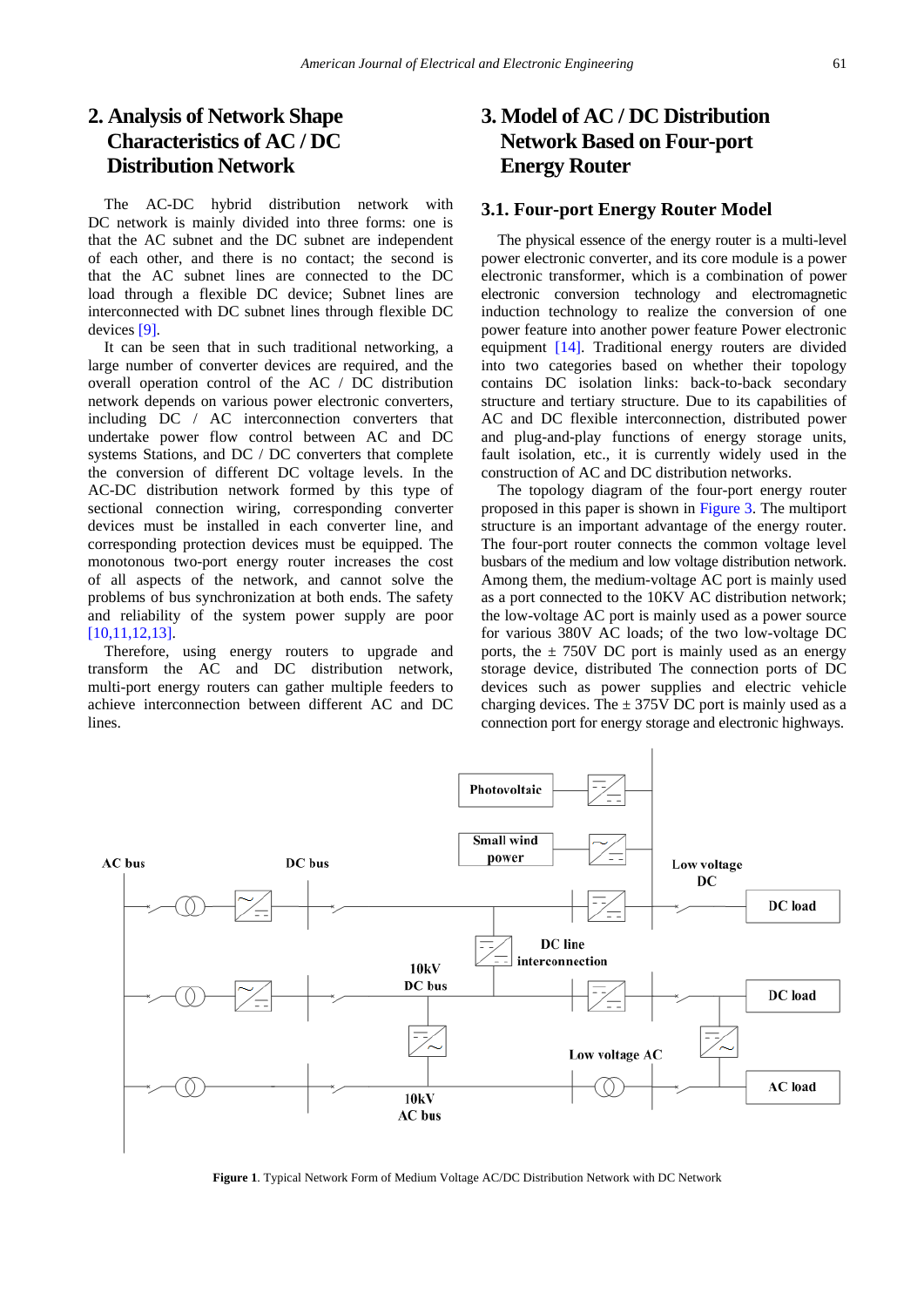

**Figure 3**. Topology of four-port energy router

As can be seen from Figure 3, the energy router, as a network power flow hub for various system adjustment and protection functions, has the following functions: (1) The power flow on each feeder can be flexibly controlled in two directions, and real-time adjustment can be achieved  $[15]$ ; (2) The voltage of each bus can be controlled independently, so as to achieve the optimized operation of the system  $[16]$ ; (3) to achieve the plug-andplay coordinated operation of multiple modes of new energy and energy storage devices; (4) Cooperate with the energy storage device to smooth the peak-to-valley difference of energy supply.

The energy router in the AC / DC distribution network proposed in this paper can provide a communication interface to support the monitoring and operation control of the upper-level system; provide a fast communication interface to support process-level networking with external stability control devices for switching and control commands Interactive, and can receive external naming to perform corresponding control; in the voltage source working mode, it has the ability to operate with other voltage source devices in a short-term loop.

#### **3.2. AC / DC Distribution Network Model**

The regional AC-DC distribution network model proposed in this paper is shown in Figure 4. Coordinate and control the four-port energy router, distributed power supply, energy storage, PCS, and tie switches of various voltage levels, switches of branches and tie lines in the area. The main functions include: microgrid normal operation control, tie line power control, microgrid parallel off grid switching, distributed generation unit coordination control, operation mode switching, load transfer, fault self-healing and other functions, and coordinate control of each of the four-port routers The port operation mode and output power realize the flexible access of distributed power supply and DC load, reduce the blackout area and blackout time, and comprehensively improve the stability of the area. The AC 380V port of the energy router has voltage frequency control mode and power control mode; the DC  $\pm$  750V and DC  $\pm$  375V port of the energy router and the PCS have voltage control mode and power control mode. To ensure the safe and stable operation of microgrids at all levels, the power router ports of different voltage levels, PCS and other power supplies must provide voltage (or voltage / frequency) frequency support to the power supply load; When multiple power supplies are connected to the grid, only one device can be used as the main power supply to operate in voltage (or voltage / frequency) operation mode, and other power supplies in parallel operation are operated in power control mode. In order to prevent the impact on the energy router and the PCS during the switching of the operating mode, it is necessary to perform sequence control on the operation of the switch and the switching of the PCS operating mode to ensure consistency.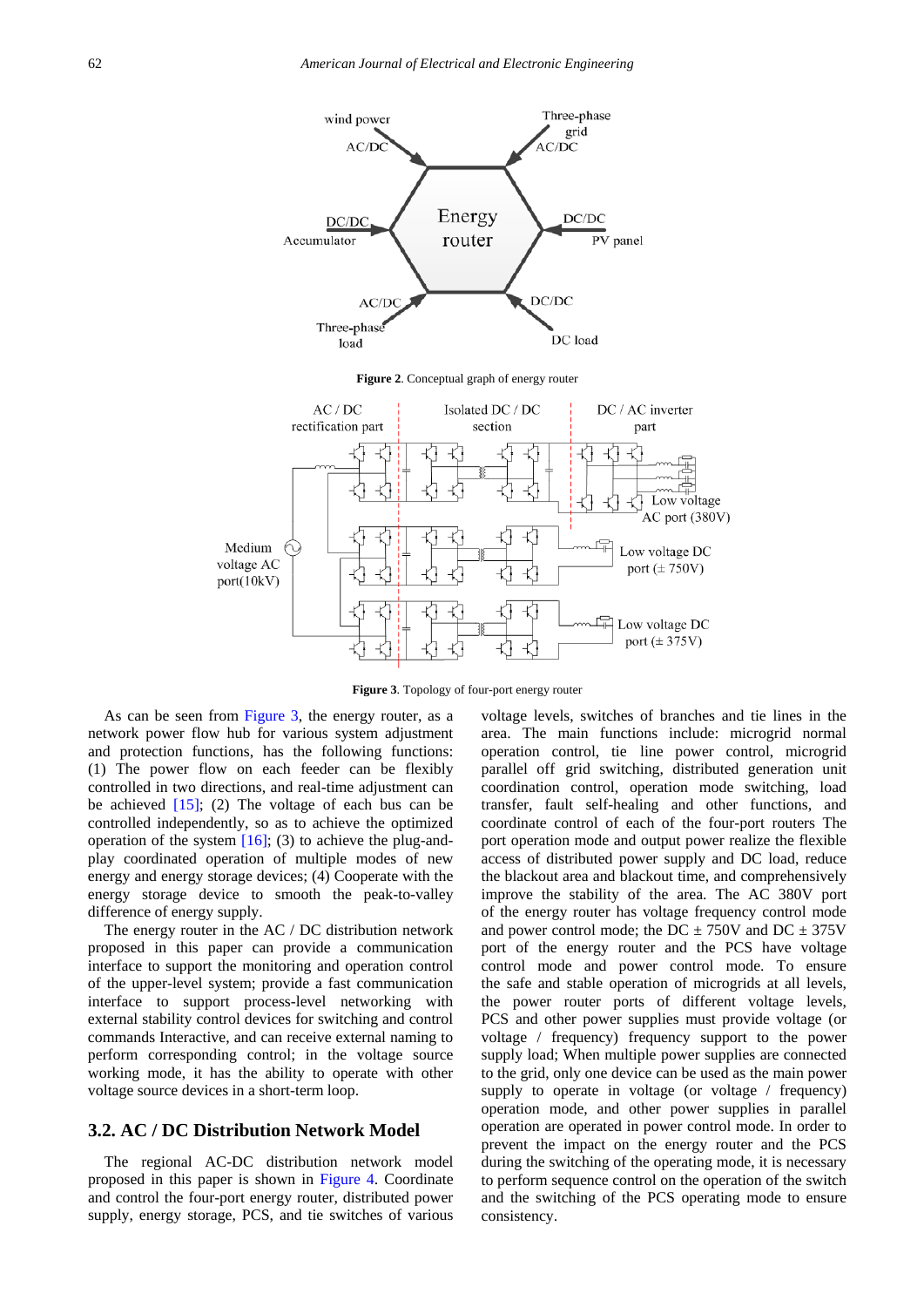

**Figure 4**. AC/DC distribution network system model

When a microgrid of DC  $\pm$  750V or DC  $\pm$  375V fails, the DC port of the energy router will block the output within 300us. A 0.3MW PCS has similar transient characteristics, and a 2.5MW PCS has a current limiting function. In addition, the topology structure of the DC load side energy storage system, DC fan power generation, and DC photovoltaic power generation system contains capacitors, which will quickly discharge electricity when a fault occurs, showing a short circuit state. Therefore, in addition to the need to quickly remove the fault when the fault occurs, It is also necessary to control to cut off or shut down the DC power generation equipment, and then control the energy router DC side port to remove the pulse blockade or control the PCS to switch to voltage control mode according to different fault points. In order to shorten the gap of power loss, a quick communication mechanism such as GOOSE must be adopted Achieve self-healing of failure.

# **4. Coordinated Control Method Under Three Modes**

The coordinated control scheme proposed in this paper is the overall control scheme for the operation of energy routers, PCS and microgrids at all levels, including the start and stop control of each port of the microgrid energy router and the control of the operation mode of each port; the start and stop control and operation mode control of PCS; power supply Power control of the tie line. According to the scheduling instructions, it can realize the switching function of microgrid operation modes such as AC 10KV, AC 380V, DC  $\pm$  750V, DC  $\pm$  375V, etc., and realize the switch of PCS from joint operation with energy router to off-grid operation control, and PCS from off-grid operation to control the operation of the grid connection with the energy router. Taking full advantage of the above characteristics of the four-port energy router, this paper proposes an overall control plan for the operation of the energy router, PCS and microgrids at all three aspects of

the AC / DC distribution network under normal working mode, operating mode switching and key equipment operation. It can achieve flexible access to distributed power and DC load, comprehensively improve regional stability, and has high application value.

#### **4.1. Normal Working Mode**

As shown in Figure 4, with a four-port energy router as the center, the main power points are four ports of 10KV,  $± 375V, 380V, and ± 750V.$ 

In the normal working mode, the 10KV incoming port works in the power source working mode, powered by substation I and photovoltaic, and substation II is used as a backup power source. The 10KV bus of the two-incoming line central station adopts single bus section operation mode. The power supply of incoming line 1 is substation I, the power supply of incoming line 2 is substation II. 10KV / 0.38KV transformer, 1 # PCS, the feeder line of the section II bus is connected to  $2 \# 10KV / 0.38KV$ transformer, 2 # PCS. The 10KV I and II busbars operate in open loop under normal conditions and are used as backups for each other. The 10KV port of the energy router works in the power source working mode, and the rated power of the port is 3MW.

The DC  $\pm$  375V port works in the voltage source working mode. The 0.3MW PCS is powered by the AC 380V power supply, set to the hot standby state, and works in the power source working mode. The central station DC  $\pm$  375V is a single bus structure, with 2 power supplies, 1 channel is the energy router  $DC \pm 375V$  port, and 1 channel is a 0.3MW PCS. Under normal circumstances, the energy router  $DC \pm 375V$  port is the main power supply and works in the voltage source working mode. The 0.3MW PCS is electrically interconnected with the energy router  $DC \pm 375V$  port as a backup working in the power source working mode. The  $DC \pm 375V$  port of the energy router and the PCS have a true bipolar topology. Each  $DC + 375V$  contact switch is equipped with a positive and negative switch. The positive and negative power supplies can operate independently.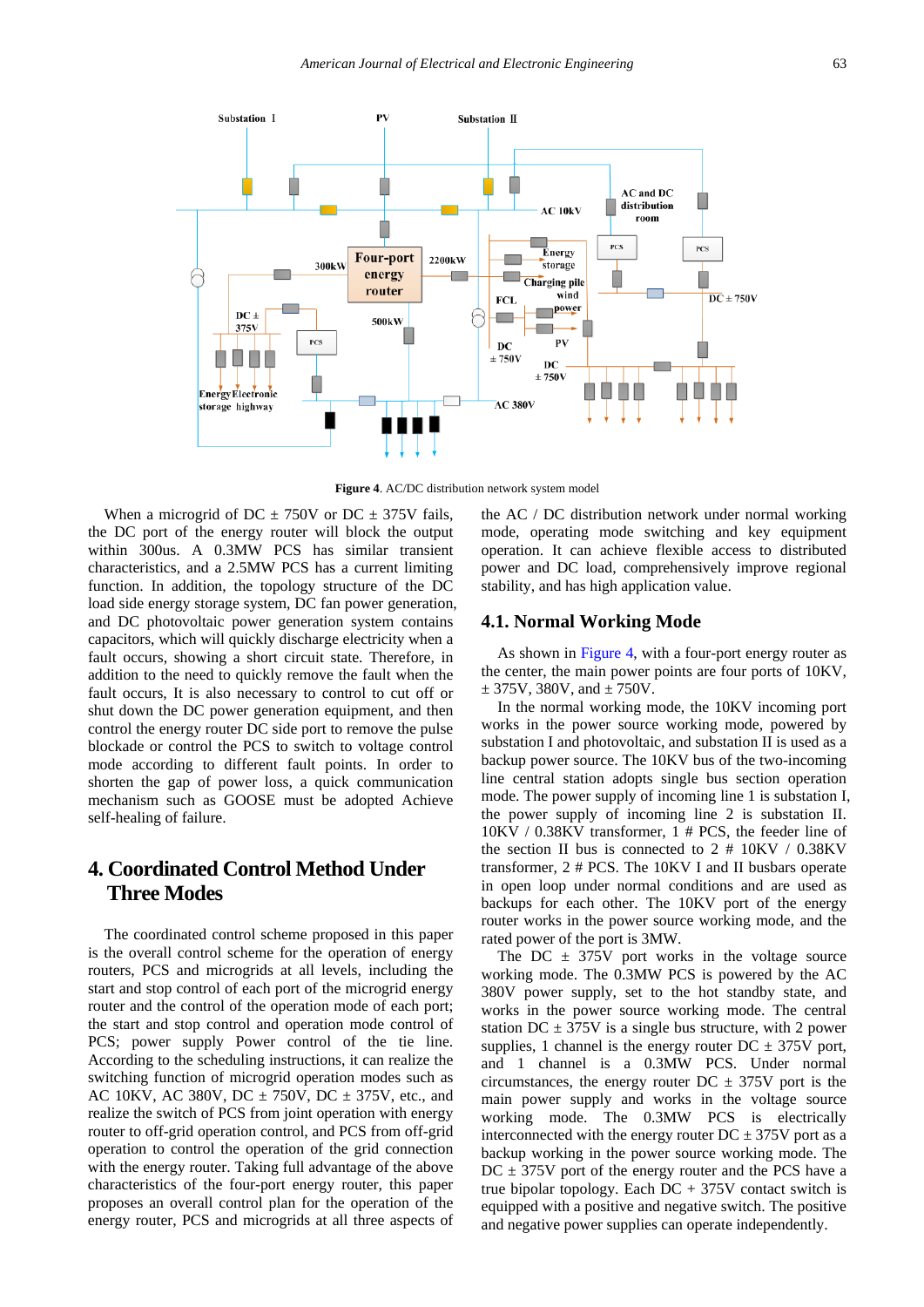The AC 380V port works in the voltage source working mode, the two switches on the AC 380V bus are in a separated state, and the two AC power supplies connected to it are used as backup power supplies. The 380V bus of the central station adopts a single bus and double section structure. Under normal circumstances, the two section switches are disconnected. The section I bus is powered by a 1 # 10KV / 0.38KV transformer and is passed to a direct current  $\pm$  375V through a 0.3MW PCS Power supply, section II bus is powered by the 380V port of the energy router, section III bus is powered by the 2 # 10KV / 0.38KV transformer. Section I and II busbars are reserved for each other, and section II and III busbars are reserved for each other. The 380V port of the energy router works in the voltage / frequency working mode, and the rated power of the port is 0.5MW.

The DC  $\pm$  750V port works in the voltage source working mode. The two PCS in the AC / DC power distribution room are set to the hot standby state and work in the power source working mode, forming a closed loop with the port. The  $DC \pm 750V$  port of the energy router works in the voltage source working mode. The 2.5MW PCS tool and the  $DC \pm 750V$  port of the energy router are electrically connected to work as a hot standby in the power source working mode. The  $DC \pm 750V$  port of the energy router and the PCS are true bipolar topologies. The positive and negative switches of each tie switch of the  $DC \pm 750V$  can be operated independently.

#### **4.2. Operating Mode Switching Mode**

In the operating mode switching mode, the energy router  $DC \pm 375V$  port block output is controlled by timing, and the PCS system is switched from the power source working mode to the voltage source working mode to realize the switching control of the  $DC \pm 375V$  main and backup power supply, and the energy router DC is controlled by timing The output of the 375V port is unblocked, and the PCS system is switched from the voltage source working mode to the power source working mode to realize the restoration of the  $DC \pm 375V$  main and standby power supply.

By timing control of the energy router  $DC \pm 750V$  port block output, the PCS system is switched from the power source working mode to the voltage source working mode to realize the switching control of the DC  $\pm$  750V main and backup power supply, and by timing control the energy router  $DC \pm 750V$  port to unblock the output The PCS system is changed from the working mode of the voltage source to the working mode of the power source to realize the restoration of the main power supply of DC  $\pm$ 750V.

By timing control, the power contact switch on DC  $\pm$ 750V is switched from on to off, and the PCS system is changed from the power source working mode to the voltage source working mode, and the energy router and the PCS system are each partly loaded with open loop operation. The power contact switch is switched from on to off, and the PCS system is changed from the voltage source working mode to the power source working mode to realize the closed loop operation of the energy router and the PCS system.

By timing control the energy router AC 380V port block output and segment switch closing, realize the

transfer of the AC II mother load from I and III mothers, by timing control the energy router AC 380V port lift the block output and segment switch open, will be by I 2. The II mother load of the III mother power supply is restored to the AC 380V port of the energy router.

AC 10KV operation mode operation blocking and control, that is, after the AC 380V, DC  $\pm$  750V, DC  $\pm$ 375V port load is completed, it can accept the higher order to achieve the control of AC 10KV operation mode switching, otherwise the 10KV operation mode operation is blocked.

#### **4.3. Operating Mode Switching Mode**

The operation of key equipment is mainly to control the four-port energy router, PCS system and DC circuit breaker.

For a four-port energy router, the DC side adopts a true bipolar topology, and the positive and negative poles can be controlled separately. The 10KV port of the energy router works in the power source working mode, and the 380V port of the energy router,  $\pm$  750V DC, and  $\pm$  375V DC Voltage source working mode; after 10KV fault or loss of voltage, the energy router judges the 10KV fault and then blocks the output of each port. If 10KV recovers, the unblocking control of each port is controlled by the energy router itself, and currently does not accept external control commands; energy The router currently only operates as an independent voltage source and does not work in parallel with other systems on the voltage source; the communication protocol between the energy router and the monitoring system is 104, and the fast communication interaction is realized through the custom protocol 60044-8.

For the PCS system, the true bipolar topology is adopted, and the positive and negative poles can be controlled separately for control; the communication protocol between the PCS system and the monitoring system is 104, and the fast communication interaction is realized through the GOOSE mechanism of 61850, including switching, export, analog, etc. GOOSE information; the DC side of the PCS system can receive external control commands to work in the voltage source / power source working mode; the communication protocol between the PCS system and the monitoring system is 104, and the fast communication interaction is realized through the custom protocol 60044-8.

For DC circuit breakers, the operating time is controlled to be less than 70ms.

#### **5. Timing Verification**

Taking the network model of the AC / DC distribution network in Figure 4 as an example, the coordinated control method when the operation mode is switched, the energy router is controlled by the timing to realize the blocking output of the AC and DC ports, and the conversion of the working mode of the PCS system on the DC side and The AC bus power supply line is converted, and the AC and DC ports are unblocked and output through the sequence control energy router again, thereby realizing the control of the operation mode switching. The specific flowchart is shown i[n Figure 5.](#page-5-0)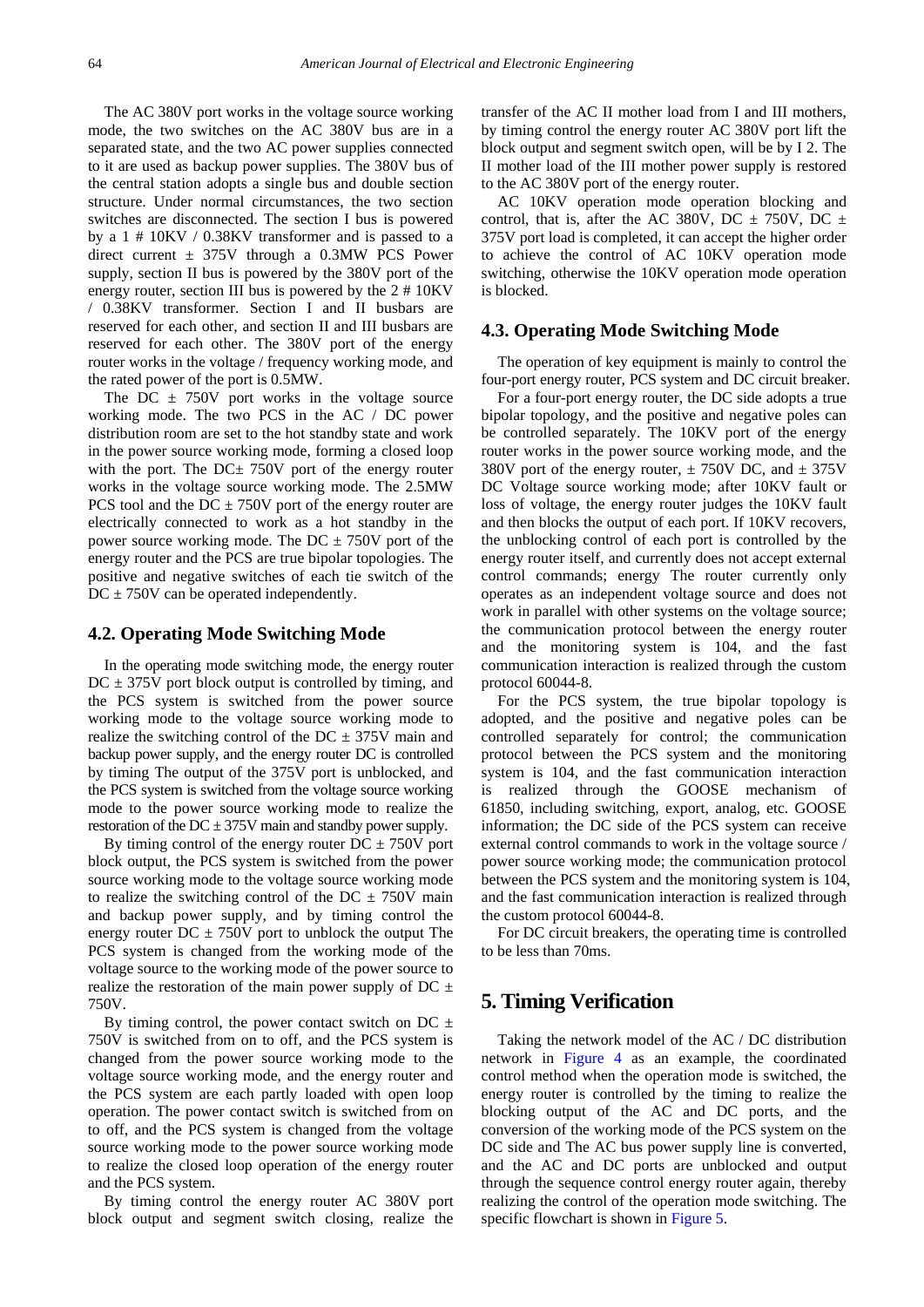Only after the transfer of the AC 380V, DC  $\pm$  750V, and DC  $\pm$  375V port loads as shown in [Figure 5](#page-5-0) can be accepted, the higher order can be accepted to achieve the operation blocking and control of the AC 10KV operation mode, otherwise the 10KV operation mode operation is blocked.

<span id="page-5-0"></span>The coordinated control method proposed in this paper is based on the cooperative control of timing

coordination, using the timing to control the working mode of each port of the four-port router, so that the working model of each feeder of the AC and DC distribution network can be quickly converted, and the AC and DC load can be realized. Fast transfer, plug-and-play of distributed power and energy storage devices, the timing diagram is shown in Figure 6.



**Figure 5**. Flow chart of coordinated control method when operating mode is switched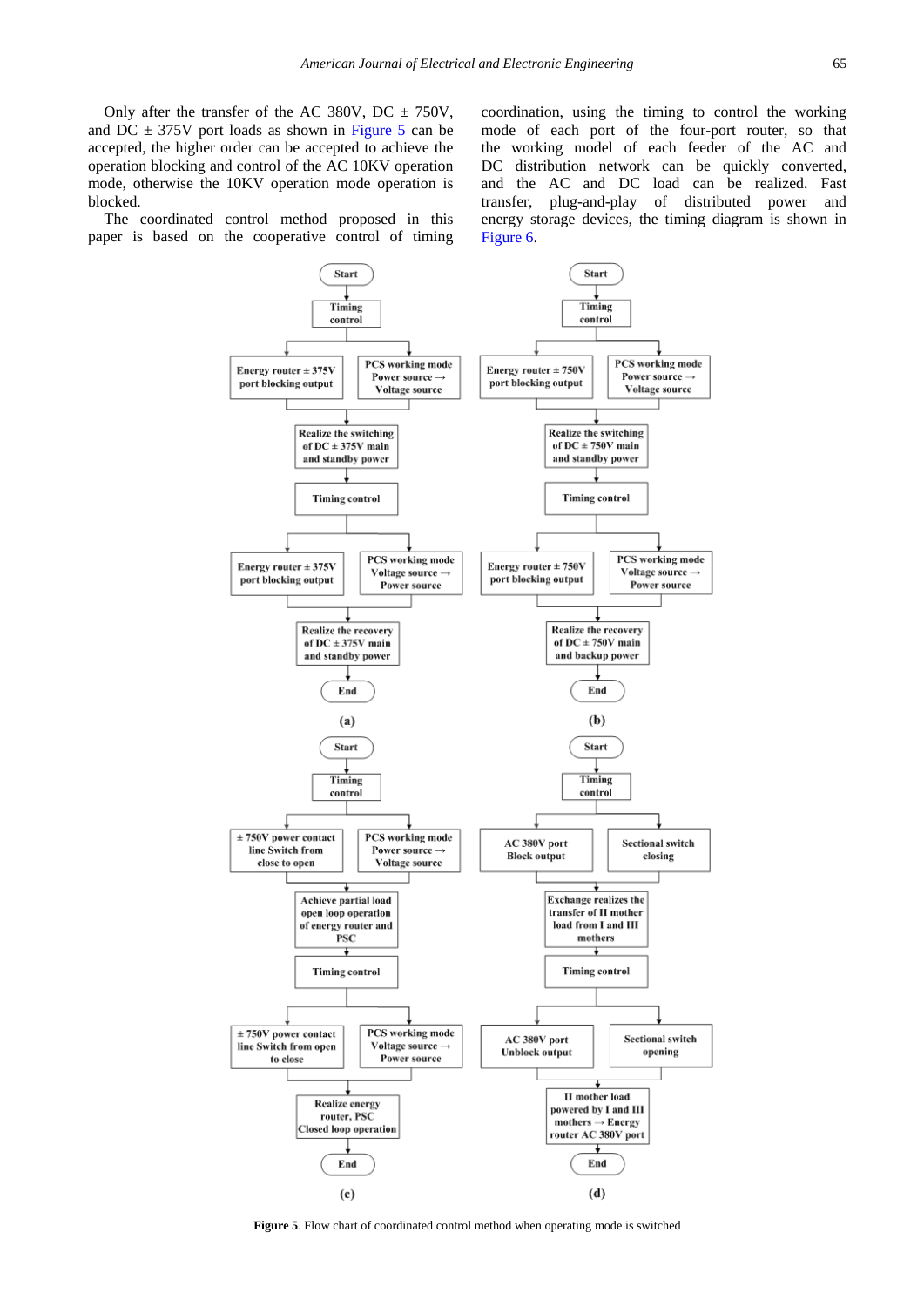

**Figure 6**. Time sequence diagram of coordinated control of AC/DC distribution network based on four-port router

### **6. Conclusion**

This paper proposes a coordinated control method for AC and DC distribution networks based on a four-port energy router. The four-port energy router can provide a communication interface to support the monitoring and operation control of the upper-level system; provide a fast communication interface, support process level networking with external stability control devices, interact with switching and control commands, and can receive external naming Perform the corresponding control; in the voltage source working mode, it has the ability to operate in a closed loop with other voltage source devices for a short time. Taking full advantage of the above characteristics of the four-port energy router, the control strategy of the AC and DC distribution network in normal operation mode, operation mode switching and key equipment operation is proposed, which can achieve flexible access to distributed power and DC load, and comprehensively Regional stability has high application value.

### **References**

- <span id="page-6-0"></span>[1] ZHANG Zhaoyun, LIN Pu, WANG Xinghua. "Review on relay protection of AC/DC hybrid distribution grids,"Power System Protection and Control, 47(5): 179-187. 2019.
- [2] Peng Ke, Zhang Cong, Chen Yu, et al. "Power flow calculation method for AC/DC distribution network with multiple converters in parallel," Electric Power Automation Equipment, 38(09): 129-134. 2018.
- <span id="page-6-1"></span>[3] KONG Li1, PEI Wei1, YE Hua, et al. "Review of pattern, control and stability for hybrid AC/DC distribution power systems,' Advanced Technology of Electrical Engineering and Energy, 36(9): 1-10. 2017.
- <span id="page-6-2"></span>[4] YMUSOLINO V, PIEGARI L, TIRONI E, et al. "Simulations and field test results for potential applications of LV

DC distribution network to reduce flicker effect," Proceedings of 14th International Conference on Harmonics and Quality of Power, , Bergamo, Italy: 1-6. Sep 26-29, 2010.

- [5] TANG Guangfu. "High-voltage direct current transmission technology based on voltage source converter," China Electric Power Press, 2009.
- [6] FU Yuan, HUANG Xinyi, XU Yan, et al. "Controllable inertial control strategy of rotating electric machine in DC distribution network," Electric Power Automation Equipment, 38(10): 32-38. 2018.
- [7] He Li, Li Yong, Cao Yijia, et al. "Flexible Voltage Control Strategy of DC Distribution Network Considering Distributed Energy Storage," Transactions of China Electrotechnical Society, 32(10): 101-110. 2017.
- [8] ZHENG Shu, ZHAO Jingtao, "TAN Kuo, et al. Research on protection and control of AC/DC distribution network considering DC flexible device," Power System Protection and Control, 46(19): 132-136. 2018.
- <span id="page-6-3"></span>[9] SHU Yinbiao. Planning Design of Distribution Network, China Electric Power Press, 2018.
- <span id="page-6-4"></span>[10] JIA Junguo, PANG Songnan, DONG Ruibiao, et al. "AC/DC Coordinated Control of Power Router Based on Virtual Synchronous Generator Control Technology," Modern Electric Power, 36(2): 33-39. 2019.
- [11] LIU Wei, HE Dacheng, XU Xinzhe. "Research on Combined DC Transformer for Terminal Power Conversion of DC Distribution Network," Electric Power Automation Equipment, 38(07): 43-50. 2018.
- [12] PU Tianjiao, LI Ye, CHEN Naishi, et al. "Key Technology and Research Framework for Optimal Operation Control of Hybrid AC/DC System Based on Power Electronic Transformer," Power System Technology, 42(9): 2752-2759. 2018.
- [13] Peng Ke, Zhang Xinhui, Chen Yu. "Power flow calculation method for AC/DC distribution network with multi-terminal flexible interconnection," Electric Power Automation Equipment, 37(01): 22-27. 2017.
- <span id="page-6-5"></span>[14] WANG Cong, XU Xiao-xian, SHA Guang-lin, et al. "Power flow algorithm of AC/DC microgrid based on energy router," Advanced Technology of Electrical Engineering and Energy, 37(7): 33-40. 2018.
- <span id="page-6-6"></span>[15] She Xu, Wang Fei, Burgos R, et al. Solid state transformer interfaced wind energy system with integrated active power transfer, reactive power compensation and voltage conversion